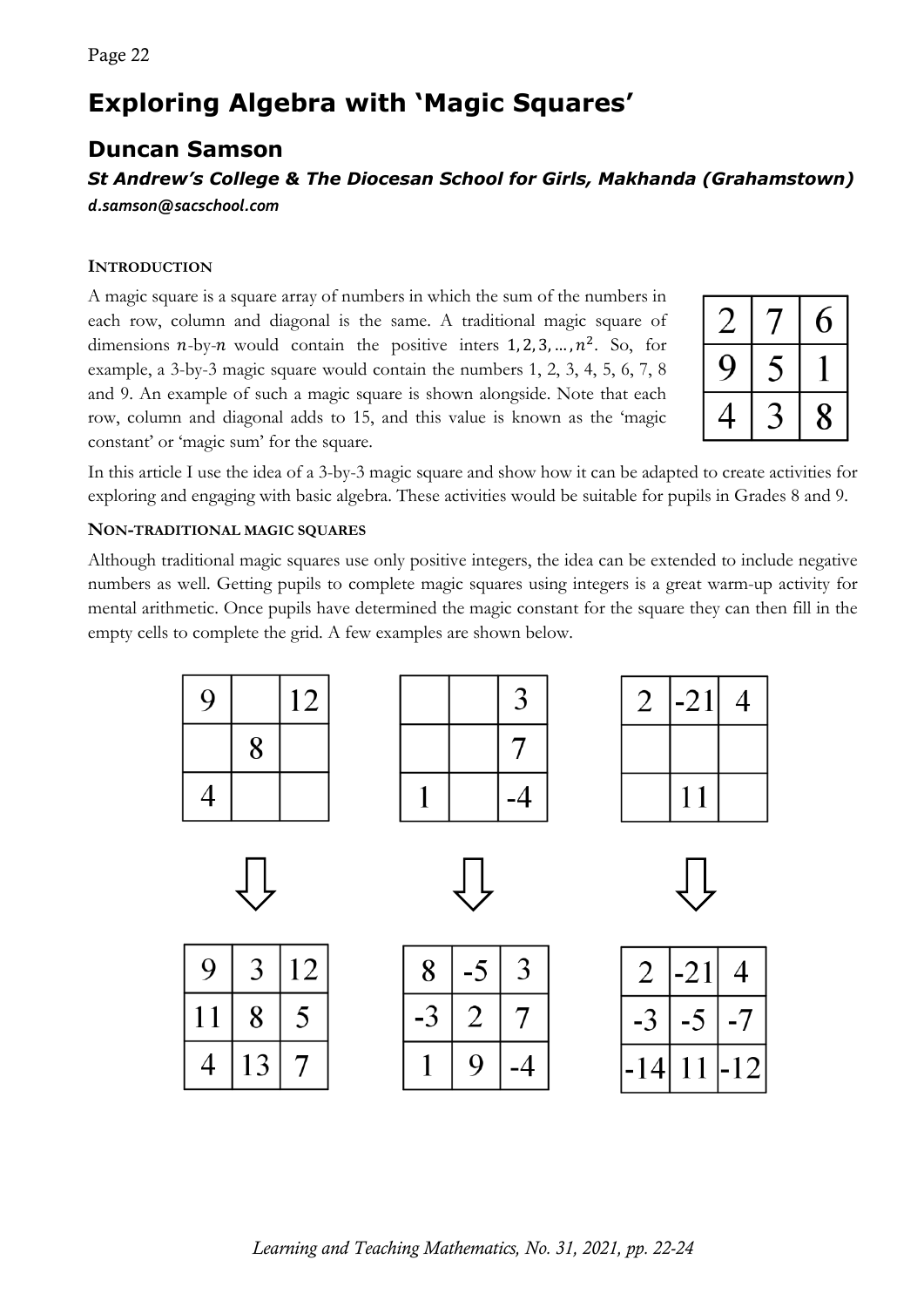For the three 'magic squares' illustrated, the magic constants are 24, 6 and −15 respectively. Note that this magic constant is three times the middle number of the respective magic square. Because of this, the middle number is always the average of the three numbers in any row, column and diagonal containing the middle number. In addition, the two numbers at either end of each of these rows, columns and diagonals will be equally spaced either side of the middle number. Pupils can use these properties to create their own magic squares. Once they have decided on what number they want to place in the middle square, thus fixing the magic constant for the square, they can then systematically complete the grid using the above properties.



#### **ALGEBRAIC MAGIC SQUARES**

We can build on this idea to create algebraic 'magic squares'. Consider the algebraic magic square shown below. Since we know that the sum of each row, column and diagonal should be the same as three times the middle number, pupils can practise their basic algebra skills by cross-checking that this is indeed the case.

| $x+5$ | $x-2$            | $x-3$ |
|-------|------------------|-------|
| $x-8$ | $\boldsymbol{x}$ | $x+8$ |
| $x+3$ | $x+2$            | $x-5$ |

Notice the symmetry in the middle row and column as well as the two diagonals. Drawing this to pupils' attention can lead to meaningful discussions around additive inverses (e.g. the +2 and −2 in the middle column), and the relationship between algebraic expressions (e.g.  $x + 3$  being one more than  $x + 2$ , and  $x + 5$  being seven more than  $x - 2$ ).

Once pupils have confirmed that the grid is an algebraic magic square, they can then replace  $x$  with any chosen value to create their own numeric magic square. For example, substituting  $x = 5$  and  $x = -2$ respectively creates the following 'magic squares'. Pupils can then practise their mental arithmetic to crosscheck that all rows, columns and diagonals sum to the magic constant.

| 10 |   |    |
|----|---|----|
|    | 5 | 13 |
| 8  |   |    |

| ↰       | 4         | $\blacktriangledown$ |
|---------|-----------|----------------------|
| 10<br>- | $\cdot$ . | 6                    |
|         |           | $\overline{I}$       |